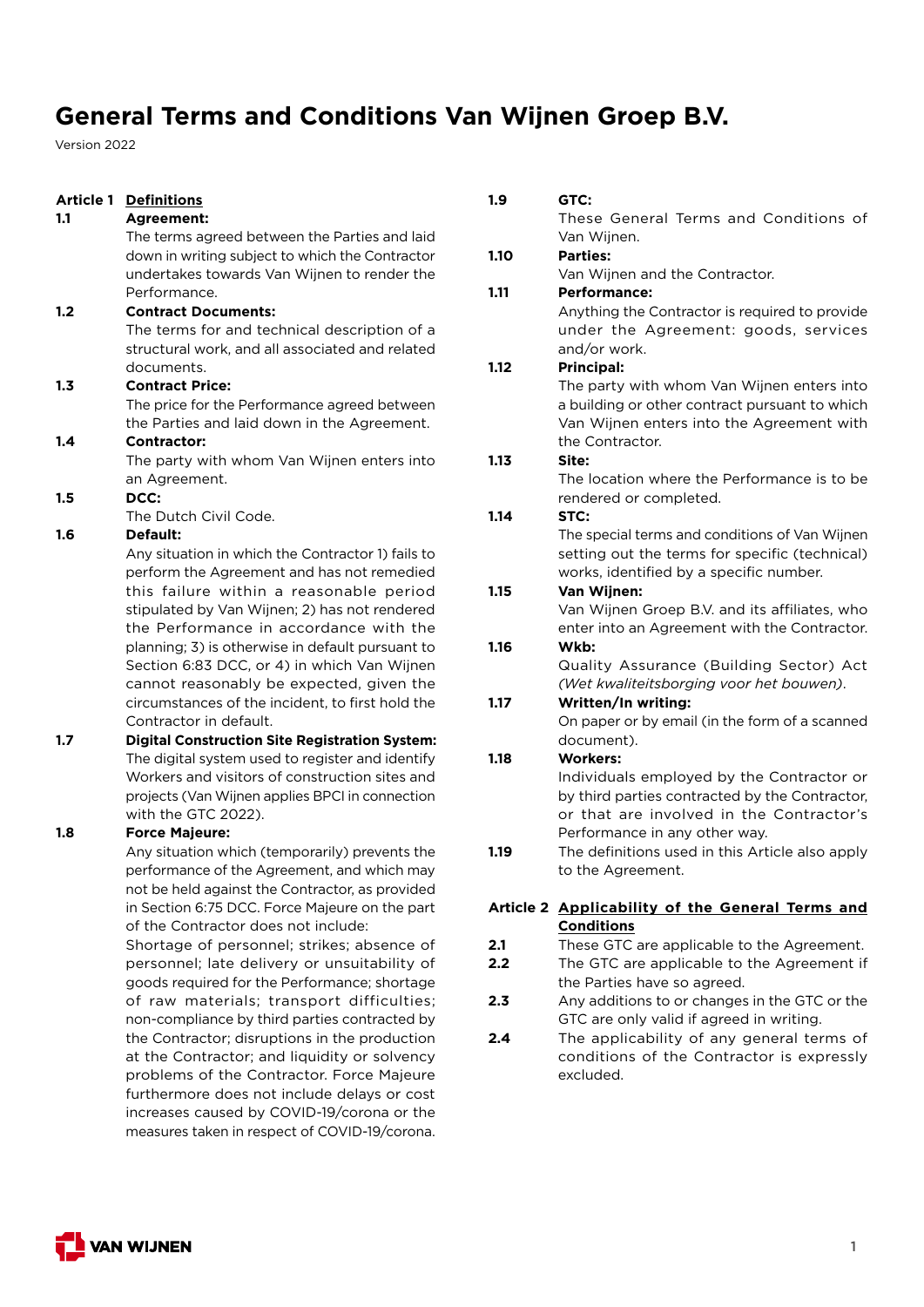Version 2022

### **Article 3 Compliance with laws and regulations**

- **3.1** The Contractor warrants that it complies with all laws and regulations applicable to the Agreement and the Performance, as they are in force on the date of signing the Agreement, also if these laws and regulations are not specifically mentioned in the Agreement, the GTC, or the STC.
- **3.2** Where applicable in connection with its activities, the Contractor shall submit to Van Wijnen at its first request the documents Van Wijnen is required to submit to the Principal pursuant to Article 7:757a DCC ('principal's file Wkb', *Dossier opdrachtgever Wkb*).
- **3.3** Where applicable under the Wkb, and to the work to be performed by the Contractor, the Contractor shall, at Van Wijnen's first request, or that of the quality assurer engaged by Van Wijnen, timely supply the documents necessary to compile the 'competent authorities file' *(dossier bevoegd gezag)*.
- **3.4** The documents referred to in Article 3.2 and Article 3.3 include for instance drawings, calculations, record drawings, and inspection reports.

### **Article 4 Contractor's obligation to warn**

- **4.1** The Contractor must timely warn Van Wijnen in writing of any evident errors and/or discrepancies in the documents provided by Van Wijnen.
- **4.2** If the Contractor fails to warn Van Wijnen as required under Article 4.1 GTC, the Contractor may not (subsequently) invoke these errors or discrepancies and shall be liable for any loss or damage resulting therefrom.
- **4.3** The Contractor must notify Van Wijnen in advance of of any changes to the Contractor's business that may affect Van Wijnen's interests.

### **Article 5 Data, personal data and privacy**

- **5.1** Where Van Wijnen processes personal data, it does so in accordance with the privacy legislation and its privacy notices, published on op www.vanwijnen.nl.
- **5.2** Where Van Wijnen and Contractor share personal data in connection with the performance of the Agreement, Contractor shall comply with all privacy legislation.
- **5.3** The Contractor undertakes to take all necessary security measures to comply with the privacy legislation. The Contractor shall notify Van Wijnen of these measures in writing at the latter's first request.
- **5.4** The Contractor shall immediately notify Van Wijnen of any data breaches involving personal data for the processing of which Van Wijnen is responsible under the General Data Protection Regulation (GDPR), by sending an email to datalek@vanwijnen.nl.
- **5.5** The Contractor must notify Van Wijnen immediately of any complaints and requests for information it receives, or any other requests, including requests to rectify, delete or restrict the use of personal data. The Contractor may not respond to these requests itself, unless it has been specifically instructed by Van Wijnen to do so.

### **Article 6 Confidentiality**

- **6.1** The Contractor undertakes not to disclose any information about the Agreement and/or Van Wijnen to third parties, unless the Agreement or the nature of the Performance requires otherwise.
- **6.2** The Contractor may only use the information and data it receives within the context of an Agreement in the performance thereof.
- **6.3** The Contractor is not allowed to use the name Van Wijnen in digital or other publications, ads, or in any other way, without the prior written consent of Van Wijnen.
- **6.4** The Contractor shall impose the obligations referred to in this Article on its Workers. The Contractor shall furthermore impose on its Workers the obligation to impose these obligations, by way of a perpetual clause on any third parties to be engaged by them.

## **Article 7 Order of priority**

- **7.1** In case of conflict between documents, the following order or priority applies:
	- a. the most recent document takes precedence over older ones.
	- b. descriptions take precedence over drawings.
	- c. special arrangements take precedence over general arrangements, whereby a. ranks above b. and c., and b. ranks above c.

### **Article 8 Governing Law; Disputes**

- **8.1** The GTC and the Agreement are exclusively governed by and shall be construed in accordance with Dutch law.
- **8.2** Any disputes arising between the Parties shall be settled between the Parties (i.e. their boards) in mutual consultation.

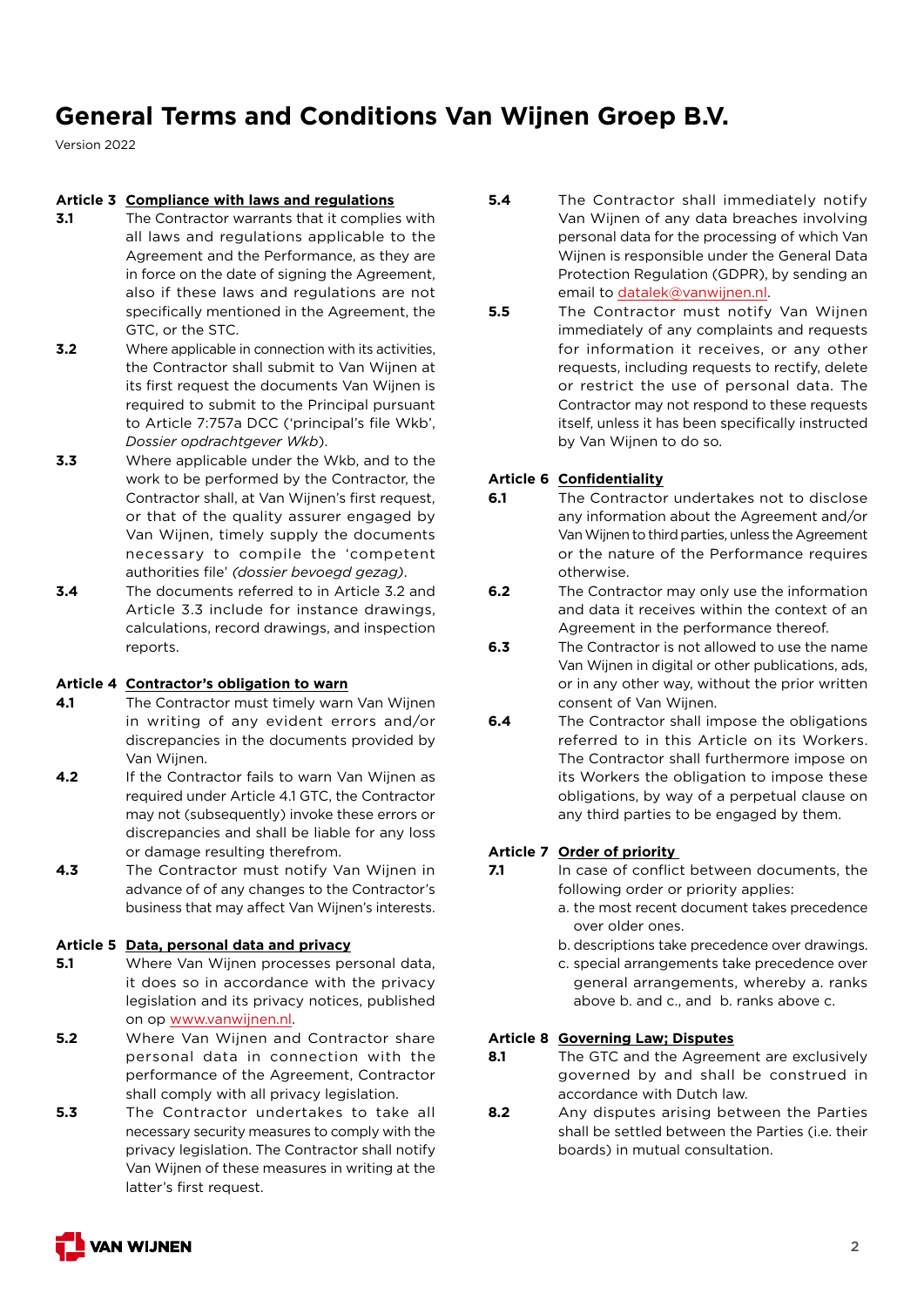Version 2022

- **8.3** If these consultations are not successful and a dispute resolution is required, the dispute will be referred to the Dutch Arbitration Board for the Building Industry *(Raad van Arbitrage in bouwgeschillen, RvA)*.
- **8.4** In derogation from Article 8.3 GTC Van Wijnen reserves the right to submit the dispute to the competent civil court or to the body agreed between the Principal and Van Wijnen.

### **Article 9 Concluding the Agreement**

- **9.1** Prior to concluding the Agreement the Contractor shall submit an offer that meets the specifications communicated by Van Wijnen.
- **9.2** The Contractor shall notify Van Wijnen in advance in writing of any changes made in the specifications communicated by Van Wijnen. Any such changes shall only be valid if accepted by Van Wijnen in writing.
- **9.3** The Agreement shall only be concluded in writing. Any changes in the Agreement must also be in writing.
- **9.4** Before actually performing the Agreement the Contractor shall forward a duly (digitally) signed copy of the Agreement to Van Wijnen, plus any schedules thereto.
- **9.5** If the Agreement is concluded with two or more natural persons or legal entities, each of these shall be jointly and severally obliged to perform the Agreement.

#### **Article 10 Contract Price, Billing; Payment**

- **10.1** The Contract Price is not subject to change during the term of the Agreement. Any changes in prices, wages, costs, social insurance contributions, taxes or other cost-increasing factors will not affect the Contract Price.
- **10.2** All invoices are payable within 60 days of the date of the invoice
- **10.3** The invoice will be paid by Van Wijnen if (where applicable to the Performance):
	- a. the invoice and any annexes thereto (scanned as one pdf file) are accepted;
	- b. in respect of work carried out on the Construction Site, including work that is not subject to the WKA (*Wet Ketenaansprakelijkheid;* Wages and Salaries Tax and National Insurance Contributions (Liability of Subcontractors) Act), the Contractor has fully and truthfully filled in the man-day register in the format used by Van Wijnen and this is approved by Wijnen. If the Contractor uses a different man-day register, it must contain

at least the same elements as those included in the one applied by Van Wijnen and that register must be acceptable to Van Wijnen;

- c. the Contractor has confirmed, in keeping with the *Wet Aanpak Schijnconstructies* (Labour Market Fraud (Bogus Schemes) Act), that the workers it employs have been paid in accordance with the 'CAO', the Collective Bargaining Agreement;
- d. Article 13 GTC has been complied with;
- e. Van Wijnen's site manager has approved the Performance, or that part thereof to which the invoice pertains;
- f. the Contractor has ensured that the Workers have been properly entered and registered in the Digital Construction Site Registration System;
- g. has complied with the obligation to submit a payment history report every three months.
- **10.4** If the Parties have agreed a defects liability period as referred to in Article 29 GTC, Van Wijnen may withhold 5% of the Contract Price during the defects liability period as security for compliance by the Contractor with its obligations.
- **10.5** If Van Wijnen is jointly and severally liable under the *Invorderingswet* 1990 (WKA) for payment by the Contractor of wages and national insurance contributions, the Contractor must state on the invoice, in addition to the information referred to in Article 10.3 GTC:
	- a. the text *'Omzetbelasting verlegd*' (reverse charge');
	- b. the tax number of the relevant Van Wijnen entity.

### **Article 11 Unit Prices; Quantities**

- **11.1** Where applicable to the Performance, the Agreement will specify the Contractor's unit prices and hourly wages.
- **11.2** If the quantities are offsettable, the unit prices laid down in the Agreement will be applied.
- **11.3** The offsettable quantities are determined between the Parties in mutual consultation by measuring in the work and/or in the working drawings, in conformity with NEN3699.
- **11.4** Only the net quantities actually used in the work will be set off.
- **11.5** The Contractor shall submit an overview of the processed offsettable quantities, signed on behalf of Van Wijnen, either with its final instalment or so much earlier as Van Wijnen may request.

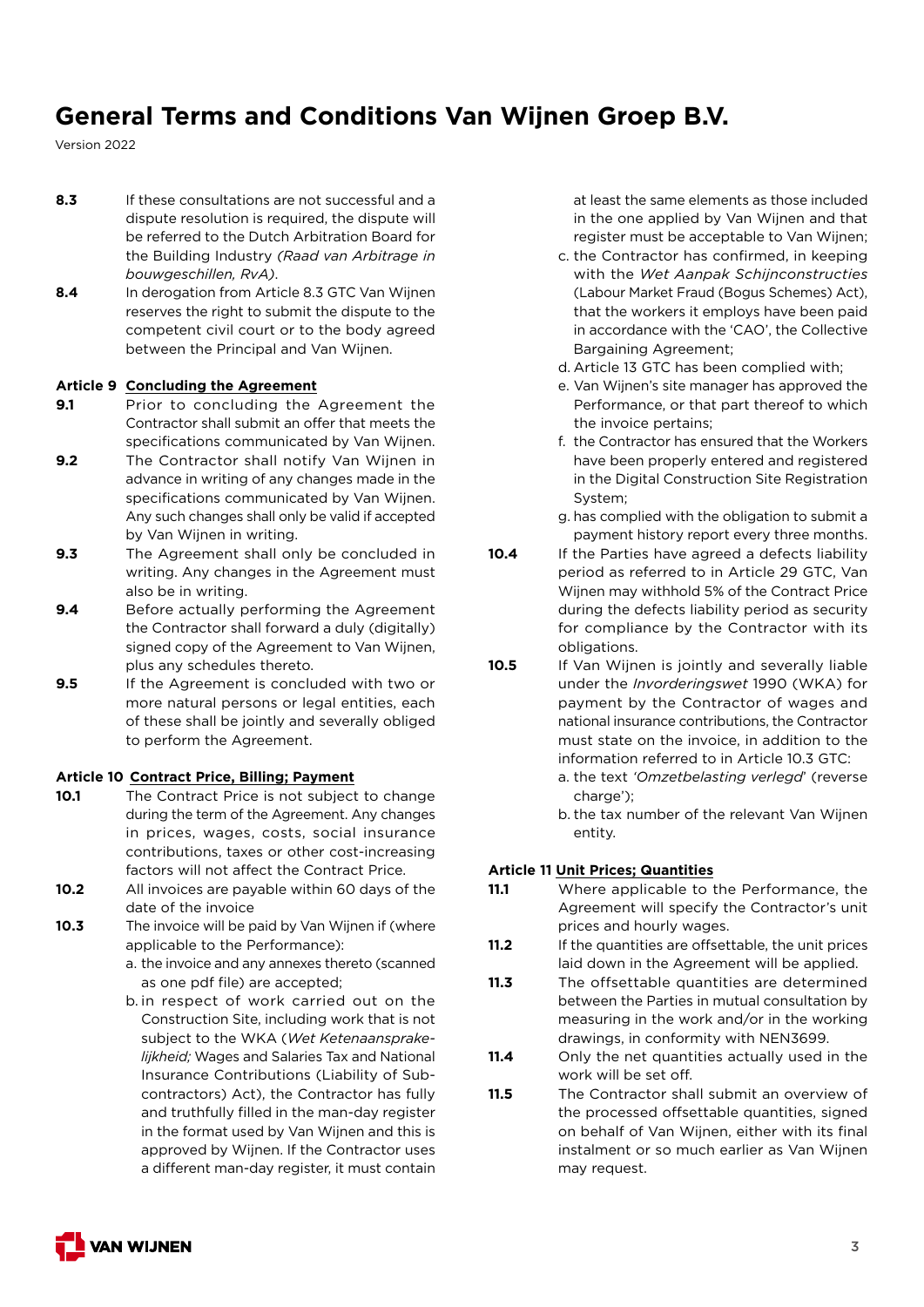Version 2022

### **Article 12 Sub-contracting**

- **12.1** The Contractor requires the prior written consent of Van Wijnen to outsource the performance of the Agreement, or part of it, to a third party.
- **12.2** The Contractor shall ensure that all relevant obligations under the Agreement are fully imposed on the third parties engaged by the Contractor.
- **12.3** The Contractor must register the third parties engaged by it as separate party in the Digital Construction Site Registration System.
- **12.4** The third parties engaged by the Contractor must ensure that their Workers and any third parties hired by them are properly entered and registered in the Digital Construction Site Registration System as well.
- **12.5** Hiring third parties does not release the Contractor from its liability towards Van Wijnen.

### **Article 13 Contracting third parties – relevant legislation**

- **13.1** The Contractor warrants that it complies with all laws and regulations applicable to performing work and employing Workers, including in any event the *Wet Ketenaansprakelijkheid* (Wages and Salaries Tax and National Insurance Contributions (Liability of Subcontractors) Act); the *Wet Aanpak Schijnconstructies* (Labour Market Fraud (Bogus Schemes) Act); the *Wet Arbeid Vreemdelingen* (Foreign Nationals (Employment) Act); the *Wet Deregulering Arbeidsrelaties* (Assessment of Employment Relationships (Deregulation) Act); the *Wet Allocatie Arbeidskrachten Door Intermediairs* (Placement of Personnel by Intermediaries Act), the *Wet Arbeidsmarkt in Balans* (Balanced Labour Market Act), the *Wet arbeidsvoorwaarden gedetacheerde werknemers in de Europese Unie*, (Posted Workers in the European Union (Working Conditions) Act), the *Meldloket* (Notification Portal), and the Revised Posting of Workers Directive.
- **13.2** If the Contractor employs Workers in connection with rendering the Performance that may be considered to be self-employed, the Contractor shall ensure that the requirements imposed on self-employed personnel are properly verified, including concluding a standard agreement with such Workers to be approved by the tax authority.
- **13.3** If the Contractor or the third parties engaged by it is/are to be regarded as a job agency or secondment firm, it/they must be NEN4400- 1/4400-2 certified and listed in the Commercial Register as an enterprise that supplies personnel *("Waadi")*.
- **13.4** The Contractor must impose the obligation referred to in Articles 13.1, 13.2 and 13.3 GTC by way of a perpetual clause on all third parties (including foreign parties) engaged by it , including self-employed personnel and intermediaries that supply staff. The personnel of these parties will not be considered as the Contractor's own personnel.
- **13.5** The Contractor undertakes to provide Van Wijnen with all information upon its first request.
- **13.6** Van Wijnen shall be given the opportunity to comply with its duty to verify whether the Contractor complies with the applicable laws and regulations, or have this verified.
- **13.7** All costs and/or fines incurred as a result of providing incorrect or incomplete information or of information that is not provided in time, or due to non-compliance with the applicable laws and regulations, shall be charged to the Contractor.
- **13.8** The Contractor agrees to indemnify Van Wijnen for any loss or damage resulting from any failure to (fully) comply with the laws and regulations referred to in this Article.

## **Article 14 Contractor's liability**

- **14.1** If the Contractor or a third party contracted by the Contractor is in Default within the meaning of Article 1.16, or causes damage in any other way, the Contractor shall be liable towards Van Wijnen for any loss or damage Van Wijnen suffers as a result.
- **14.2** The Contractor agrees to indemnify Van Wijnen for any third-party claims, including claims of the Principal.
- 14.3 The Contractor shall have adequate liability insurance in place or take this out, as referred to in Article 15 GTC.

## **Article 15 Insurance**

### *CAR Insurance*

- **15.1** The Contractor is obliged to take out a CAR insurance policy in connection with the Performance.
- **15.2** The Contractor is not automatically co-insured under the CAR insurance policy Van Wijnen may have taken out for a work.
- **15.3** The Contractor will only be co-insured under the CAR insurance policy if Van Wijnen has expressly consented thereto in writing.
- **15.4** The Contractor will only be co-insured against damage caused to the work concerned and the materials or items actually processed by the Contractor in the performance of the Agreement.

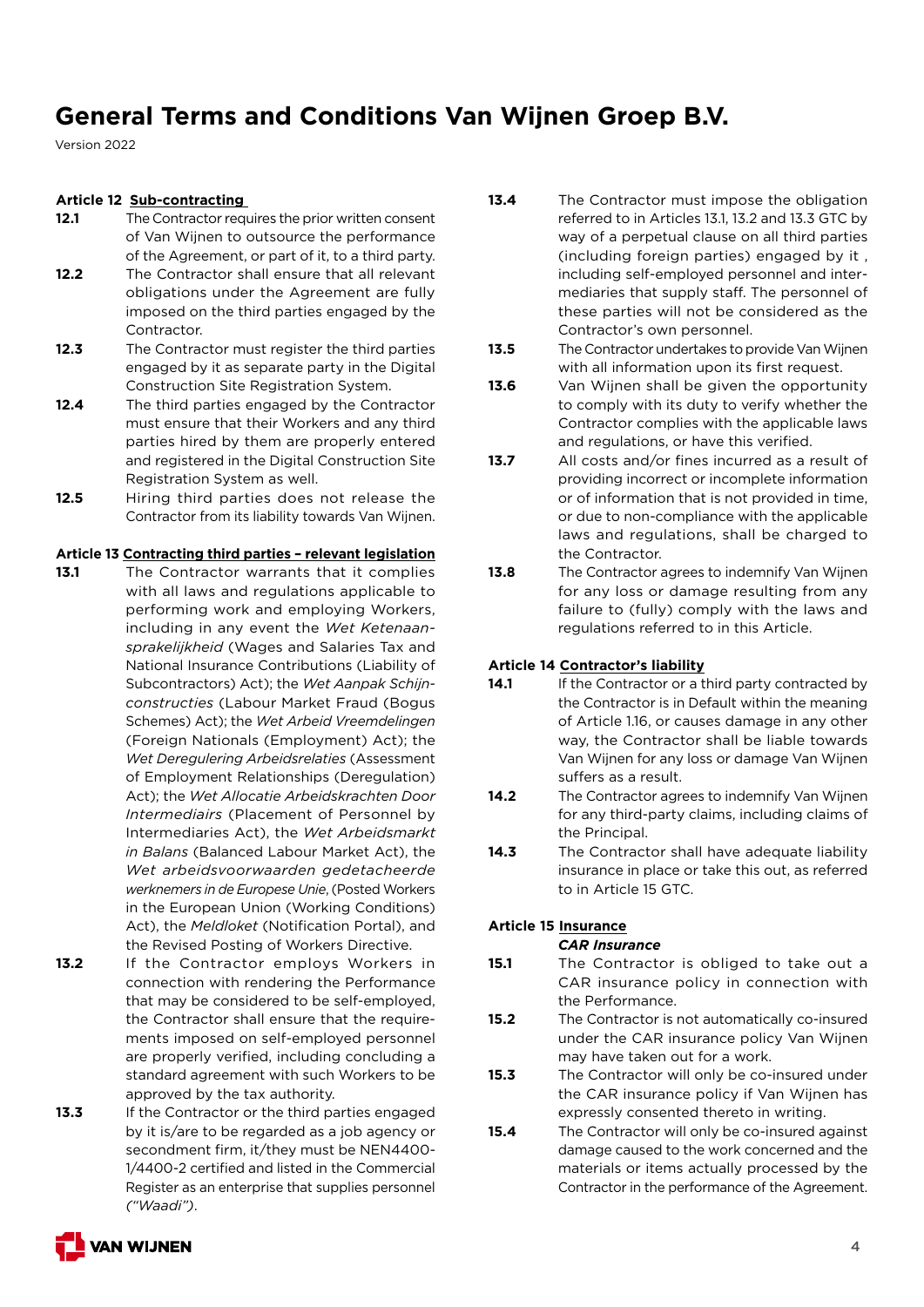Version 2022

- **15.5** If the Contractor is co-insured under an insurance policy as referred to in Article 15.4 GTC, it will only be co-insured against damage caused to the work (Category 1A) and – provided that the cause of the damage is related to the construction – to the property of the Principal (Category 1C).
- **15.6** The Contractor shall in no event be co-insured against damage that falls within other categories than those mentioned in Article 15.5 GTC or Van Wijnen's CAR insurance policy.
- **15.7** In the event of co-insurance as referred to in Article 15.4 GTC, the Contractor is obliged to pay the amount of the excess payable by Van Wijnen.
- **15.8** In the event of co-insurance as referred to in Article 15.4 GTC, Van Wijnen may have recourse against any insurer of the Contractor and/or against the Contractor itself.
- **15.9** The Contractor is liable for any and all loss or damage not covered by Van Wijnen's and/ or the Contractor's CAR insurance policy and that is related to the Agreement. The Contractor agrees to indemnify Van Wijnen – and shall take out adequate insurance – for that damage.

## *Public Liability Insurance*

- **15.10** The Contractor is required to take out a Public Liability insurance policy in connection with the Performance.
- **15.11** Irrespective of what is provided on this subject in the Contract Documents or agreed with the Principal, the Contractor is required to take out and maintain an insurance policy providing cover of at least €2,500,000 (two million five hundred thousand euros) per event, including consequential damage, against third-party liability.
- **15.12** The Contractor is liable for any and all loss or damage not covered under the Public Liability insurance policy and that is related to the Agreement. The Contractor agrees to indemnify Van Wijnen for this damage.

### *Automobile Liability Insurance*

**15.13** The Contractor is obliged to take out an Automobile Liability insurance policy providing cover against damage arising from the use of machinery and equipment (including installed in motor vehicles) for which a motor liability insurance is mandatory and that is used by or on behalf of the Contractor in the performance of the Agreement.

- **15.14** Van Wijnen must be included in the Automobile Liability insurance policy as co-insured.
- **15.15** The sum insured must be fully available for the risk of work-related damage, including errors in the instructions given by Van Wijnen or by other parties involved in the construction.
- **15.16** The cover may not lapse as a result of insufficient prevention on the part of the Contractor.
- **15.17** The insurance policy may not stipulate sub limits.

#### *Accidental Damage Insurance*

- **15.18** The Contractor is obliged to take out a comprehensive insurance policy covering the machinery and equipment to be used.
- **15.19** Van Wijnen and the Principal must be included in the Accidental Damage insurance policy as co-insured. The insurer must waive its right of recourse against these co-insured parties.
- **15.20** The Contractor agrees to indemnify Van Wijnen and the Principal for any (accidental) damage caused by or to machinery and equipment that is the property of or used by the Contractor or made available by Van Wijnen.

### *Other insurance provisions*

- **15.21** At Van Wijnen's request the Contractor will submit copies of the insurance policies referred to in this Article 15, or certificates thereof, to Van Wijnen.
- **15.22** If the Contractor fails to comply with its insurance obligations, Van Wijnen may take out suitable insurance itself, and charge the costs to the **Contractor**
- **15.23** Where necessary the Contractor will take out additional insurance, to ensure that all work it is instructed to carry out and/or all supplies and/or materials intended for the work are adequately insured.
- **15.24** Any insurance claims of the Parties will not affect Van Wijnen's and Contractor's mutual liability. Any damage not covered by a policy or that is not (fully) compensated will consequently be payable by the liable party.
- **15.25** Van Wijnen may set off any amounts that are payable by the Contractor in respect of its insurance obligations (non-covered damage and excess) as set out in Article 18.1 GTC.

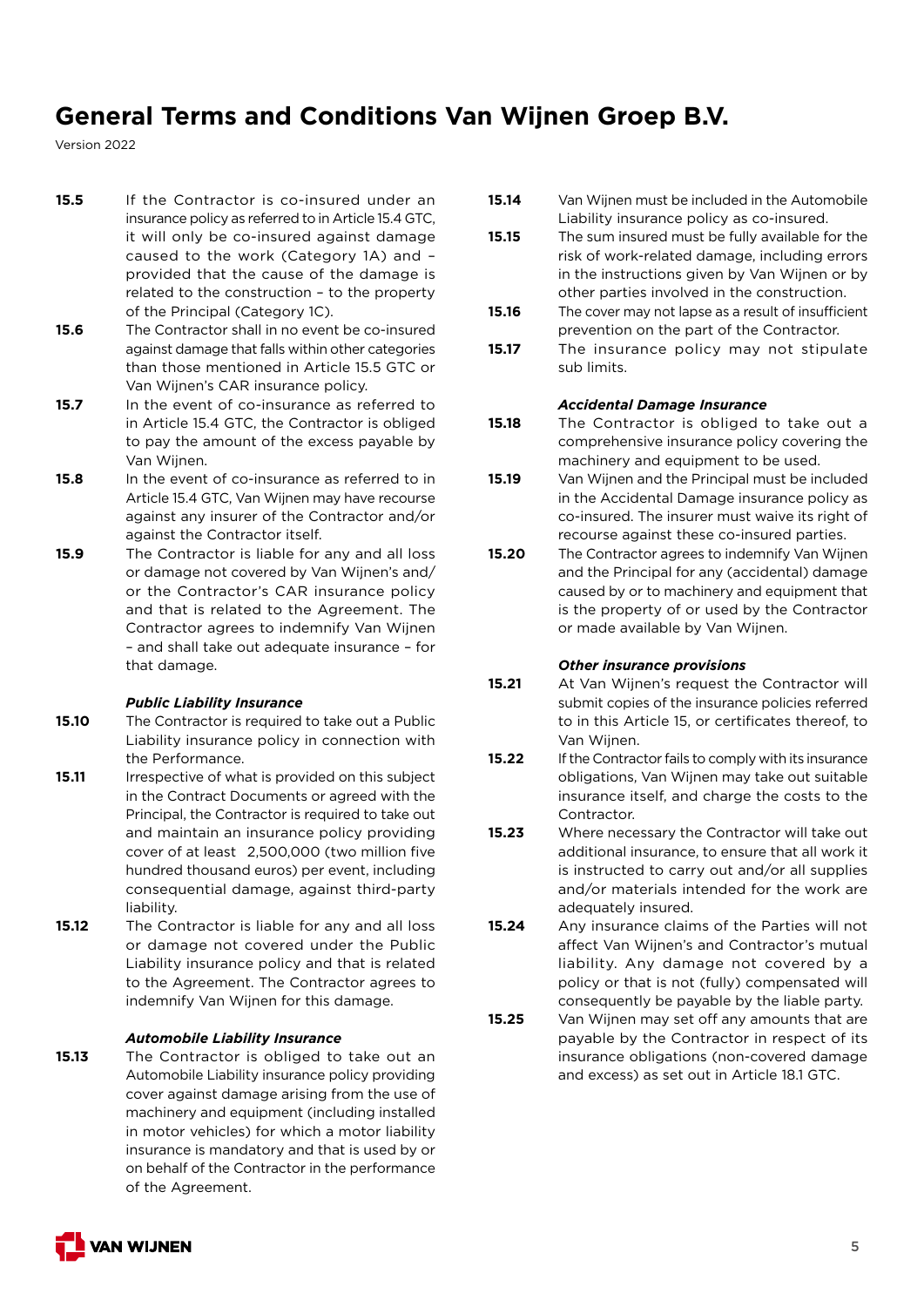Version 2022

### **Article 16 Right to cancel Van Wijnen**

- **16.1** Van Wijnen reserves the right to cancel the Agreement, or part of it, without giving notice of default, if it appears (from a statement made by the Contractor) that:
	- a. the Contractor is in Default;
	- b. the Contractor is declared bankrupt, has applied for suspension of payments, or is placed under administration or guardianship;
	- c. the Contractor's assets are seized by way of a conservatory measure or under a warrant of execution;
	- d. the Contractor ceases its business operations;
	- e. the Contractor transfers the control over its business to a third party and this may affect the performance of the Agreement in Van Wijnen's opinion.
	- f. the Contractor is prevented, due to a Force Majeure event, from fulfilling the Agreement for more than thirty days;
	- g. the Contractor does not comply, or does not act in accordance, with the safety regulations referred to in Article 26 GTC.
- **16.2** The right to cancel referred to in Article 16.1 GTC does not affect Van Wijnen's right to perform the remainder of the Agreement, or have it performed.
- 16.3 If the Agreement is cancelled on one of the grounds mentioned in Article 16.1 GTC, Van Wijnen may recover the resulting damage from the Contractor, either or not through set-off as referred to in Article 18.1 GTC.

## **Article 17 No right to assign; waiver of rights**

- **17.1** The Contractor is not allowed to assign, pledge or transfer under any other title any claims under the Agreement to a third party without the prior written consent of Van Wijnen.
- **17.2** Article 17.1 has effect under property law as referred to in Section 3:83(2) DCC.
- **17.3** The Contractor waives the right of retention within the meaning of Articles 3:290-295 DCC, unless Van Wijnen is in default of payment of undisputed invoices.
- **17.4** The Contractor shall stipulate from the third parties it engages that they also waive the rights referred to in Article 17.3 GTC.

## **Article 18 Right to set off and suspend**

**18.1** Van Wijnen may set off any amounts owed by the Contractor, whether or not these are due and payable, with anything Van Wijnen, or any other Van Wijnen entities, may owe the Contractor.



### **Article 19 Planning; Strict Deadlines**

- **19.1** The planning laid down in the Agreement is binding on the Contractor.
- **19.2** All dates specified in the planning are strict deadlines for the Contractor.
- **19.3** During the performance of the Agreement the Parties will consult in good time about any desirable or necessary changes in the planning.
- **19.4** If a change as referred to in Article 19.3 is to be made, the Parties will agree a new planning.

## **Article 20 Guarantee**

- **20.1** The Contractor warrants Performance as set out in the Agreement, or as it must be warranted under the applicable laws and regulations.
- **20.2** If no guarantee scheme has been agreed with the Contractor and no guarantee scheme has been imposed (by the Principal), the guarantee rules of the SWK *(Stichting waarborgfonds koopwoningen)* apply.
- **20.3** Irrespective of whether this is determined in the Agreement, the Contractor's guarantee obligation includes compensation of any damage and costs in connection with any claim under the guarantee.
- **20.4** Any defects that are guaranteed and that are reported to the Contractor within the guarantee period must be remedied by the Contractor within two weeks of the notification.
- **20.5** Save in the event of Force Majeure on the part of the Contractor, any claims under the guarantee that are not remedied within the period specified in Article 20.4 GTC will be remedied by Van Wijnen. All resulting loss or damage will be recovered from the Contractor.
- **20.6** If the Contractor is declared bankrupt or threatens to go bankrupt, Van Wijnen may deduct an amount, to be set by Van Wijnen in all fairness but not less than 5% of the Contract Price, from the Contract Price as financial compensation for the fact that it is no longer able to submit claims under the guarantee.

## **Article 21 Copyright; Use of documents**

**21.1** All documents and/or data carriers provided by Van Wijnen to Contractor remain the property of Van Wijnen. The Contractor may not make copies of such documents or share these with third parties, unless this is necessary in connection with rendering the Performance.

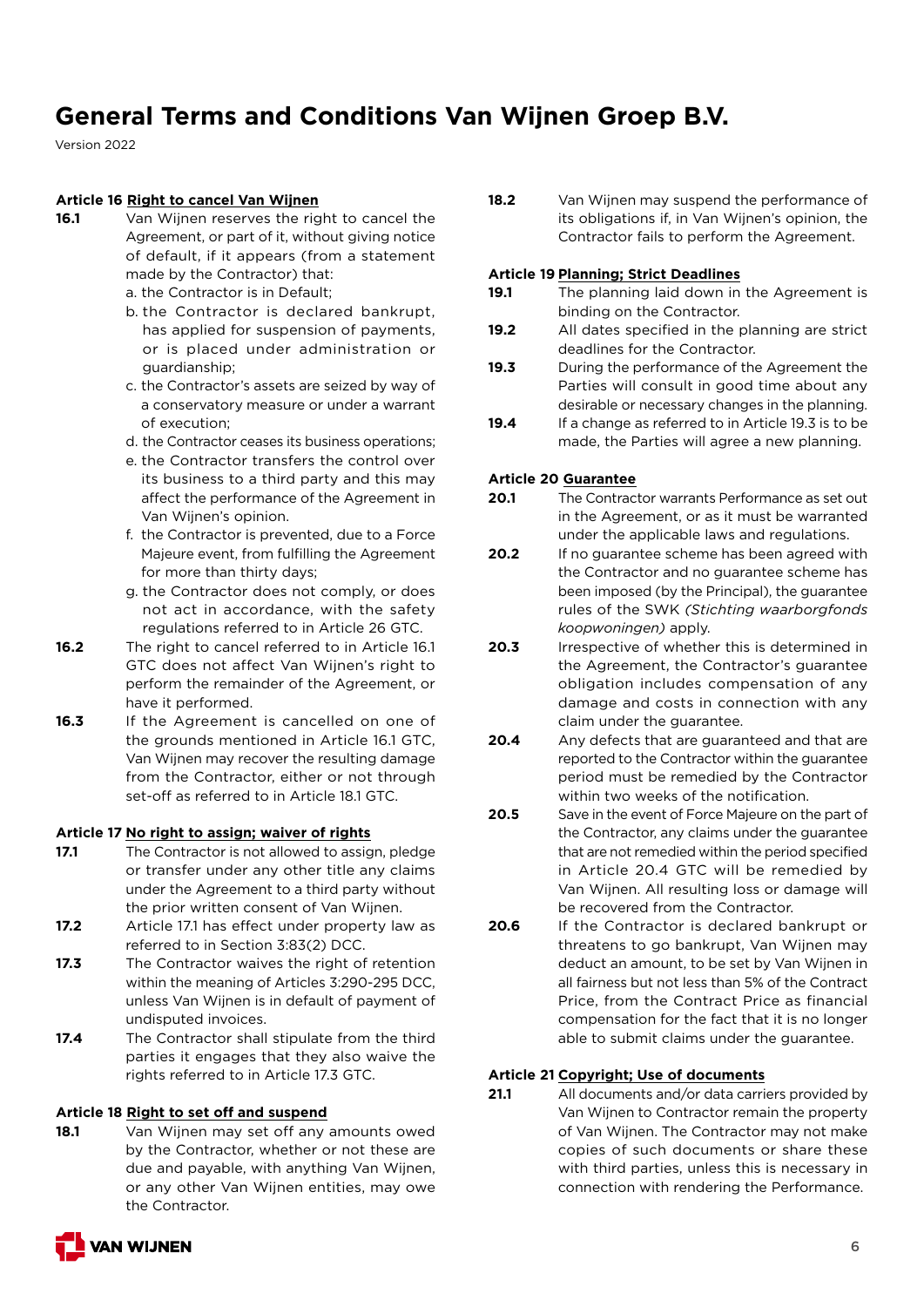Version 2022

- **21.2** All data carriers and documents are to be deleted or returned to Van Wijnen at Van Wijnen's first request.
- **21.3** The Contractor agrees to indemnify Van Wijnen for any third-party claims in connection with a violation of copyrights and/or patent rights in the performance of the Agreement.
- **21.4** The Contractor requires Van Wijnen's prior consent for using information about Van Wijnen or about Van Wijnen's project in its digital and publications.

### **Article 22 Drawings, BIM, electronic data interchange**

- **22.1** The details of any models, drawings and calculations provided by the Contractor must satisfy model basic ILS and BIM protocol; details and drawings must satisfy the SBR reference details.
- **22.2** The Contractor shall be liable for any drawings and calculations made by it or on its behalf, irrespective of whether these are approved by Van Wijnen.
- **22.3** The Contractor shall submit, at its own cost, all electronic details concerning its Performance to Van Wijnen at the latter's first request, in a (digital) manner and format to be stipulated by Van Wijnen, accompanied, in the event of REVIT and autocad, by plot-styles.
- **22.4** If the Performance is to be carried out in BIM, the Contractor shall observe Van Wijnen's BIM protocol, which will be attached to the Agreement.
- **22.5** Upon request the Contractor shall set up and maintain an electronic data interchange (EDI) that is compatible with Van Wijnen's (IFC) system.
- **22.6** All information transmitted and/or shared via the EDI will be considered by the Parties as written communication.
- **22.7** Van Wijnen shall be entitled to store, print and copy all information and/or documents shared by the Contractor via the EDI.

### **Article 23 Materials; inspections**

- **23.1** Any building materials that need to be inspected (whether or not within the context of the Wkb) must be stored by the Contractor in such a manner that inspection is possible. These building materials may only be supplied after they have been approved.
- **23.2** During the performance of the Agreement Van Wijnen may demand a test piece/test setup. and may sample or test components and materials.

### **Article 24 Contract Variations**

- **24.1** Van Wijnen must be notified by the Contractor of any contract variations in advance, stating the effect thereof on the price and the planning.
- **24.2** Contract extras may only be carried out following a written Order from Van Wijnen.
- 24.3 Contract extras must be billed separately, subject to the provisions of Article 10 GTC.

### **Article 25 Contractor's Site**

- 25.1 Prior to rendering the Performance the Contractor will take note of the actual condition of the Site. The Contractor must notify Van Wijnen in writing of any impediments before commencing the Performance.
- **25.2** If the Contractor has not reported any impediments, the Contractor is deemed to have accepted the Site.
- **25.3** If in the performance of the Agreement the Contractor uses materials or machinery and equipment made available by Van Wijnen, the Contractor shall be responsible for the proper use and maintenance thereof. The Contractor shall be liable for any damage, destruction or theft.

### **Article 26 Safety**

- **26.1** The Contractor shall take all measures necessary in respect of safety, well-being, and health, with due observance of the applicable laws and regulations and the state of the art and science, where this applies to the Agreement and/or the Performance.
- **26.2** The materials and machinery and equipment used by the Contractor for the work must comply with the applicable laws and regulations. The Contractor shall provide test certificates to Van Wijnen at the latter's request.
- **26.3** The Contractor is responsible for giving instructions and for ensuring compliance with safe and healthy working conditions.
- **26.4** Unless otherwise agreed all necessary work equipment, including the usual personal protective equipment (PPE), shall be provided by the Contractor.
- **26.5** The Contractor shall ensure that someone who speaks Dutch is present during the Performance. Van Wijnen's site agent must be informed of the identity of this person.
- **26.6** The Contractor shall only use competent, certified and/or qualified people for rendering the Performance.

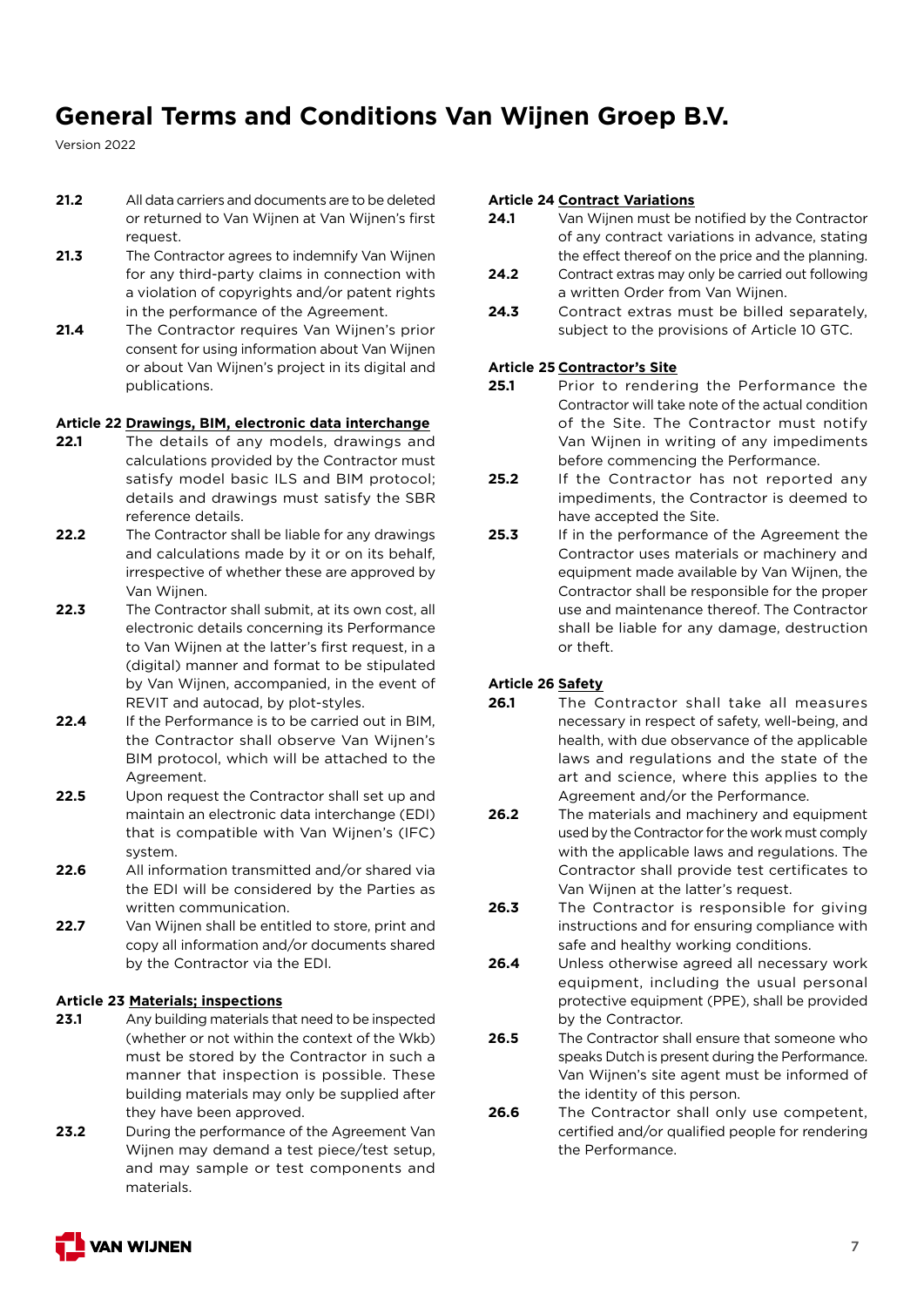Version 2022

- **26.7** The Contractor must familiarise itself and comply with the Van Wijnen Building Site Regulations, the Project Management Plan and/or the H&S plan. The Contractor is required to prepare a (partial) H&S plan for its own activities.
- **26.8** The Contractor shall cooperate with identifying the risks involved in rendering the Performance and shall take the necessary precautions to prevent these risks, with due observance of the occupational hygiene strategy.
- **26.9** Every accident must be reported by the Contractor to Van Wijnen immediately and of each accident a report must be made. This report must be submitted to Van Wijnen within 24 hours. Simultaneously with this or as soon as possible thereafter, the period of absence *(verzuimsduur)* (in calendar days) must be stated as a measure of the seriousness of the accident.
- **26.10** If due to the non-observance of the H&S rules by or on behalf of the Contractor fines or sanctions (e.g. shutdown of the work) are imposed on Van Wijnen and/or the Principal, the costs involved will be charged to the Contractor.
- **26.11** The Contractor shall use its best endeavours to ensure the safety of Workers and to raise the safety awareness. The Contractor shall furthermore ensure that all parties concerned act proactively in terms of safety. The Contractor shall ensure that Workers and/or suppliers engaged by the Contractor act in accordance with Van Wijnen's safety rules and toolboxes, as set out in [www.samenveiligbijvanwijnen.nl](http://www.samenveiligbijvanwijnen.nl).
- **26.12** The Contractor agrees to take part in specific safety introduction meetings and safety training offered by Van Wijnen.
- **26.13** The Contractor shall provide its own emergency response team for its Workers. Each work crew must include at least one emergency response team member. If this is not possible the matter must be discussed with Van Wijnen's site agent.

### **Article 27 Environment; Sustainability**

**27.1** The Contractor is responsible and liable for the proper discharge and/or processing of (residual) materials and waste. The Contractor agrees to indemnify Van Wijnen for any third-party claims in this respect.

- **27.2** The Contractor shall take every necessary precaution to prevent damage to or contamination of the work.
- **27.3** Van Wijnen is ISO 14001 certified CO2-PerformanceLadder. Van Wijnen reassesses its CO2 reduction objectives every five years. The Contractor is required to make a proactive contribution to these goals in terms of reducing the consumption of fossil fuels and electricity.
- **27.4** Van Wijnen has made it its objective to produce no more waste by 2025 and expects the Contractor to proactively contribute towards achieving that goal.
- **27.5** If the Performance involves FSC or PEFC certified timber or timber products, the Contractor must state the Chain of Custody (CoC) number on the delivery slip and the invoice and specify the delivery (quantity and size) on the delivery slip. Once the Performance is completed the Contractor must provide an overview of the deliveries and specifications. The Contractor must promptly notify Van Wijnen in writing of any changes in product groups and/or the CoC number.
- **27.6** If timber originating from outside the EU is used (under EUTR), the Contractor shall allow Van Wijnen at all times to inspect the origin of the timber (including the identification of the materials/product, harvest location, and harvest concession).

If timber originating from the EU is used, this obligation to allow inspection only applies if third parties are able to demonstrate, by providing proof, that the timber or timber products supplied by the Contractor may hail from a suspect source.

- **27.7** The Contractor is required to act in accordance with *Lansink's Ladder*. Van Wijnen aims at creating waste flows that may be reused at the same or at a higher level. Everything from step D downwards is considered waste by Van Wijnen.
- **27.8** The Contractor is expected to act proactively and to use whenever possible in all processes and products it controls renewable resources and materials, and where possible to use resources and materials that may be reused for high-quality purposes.